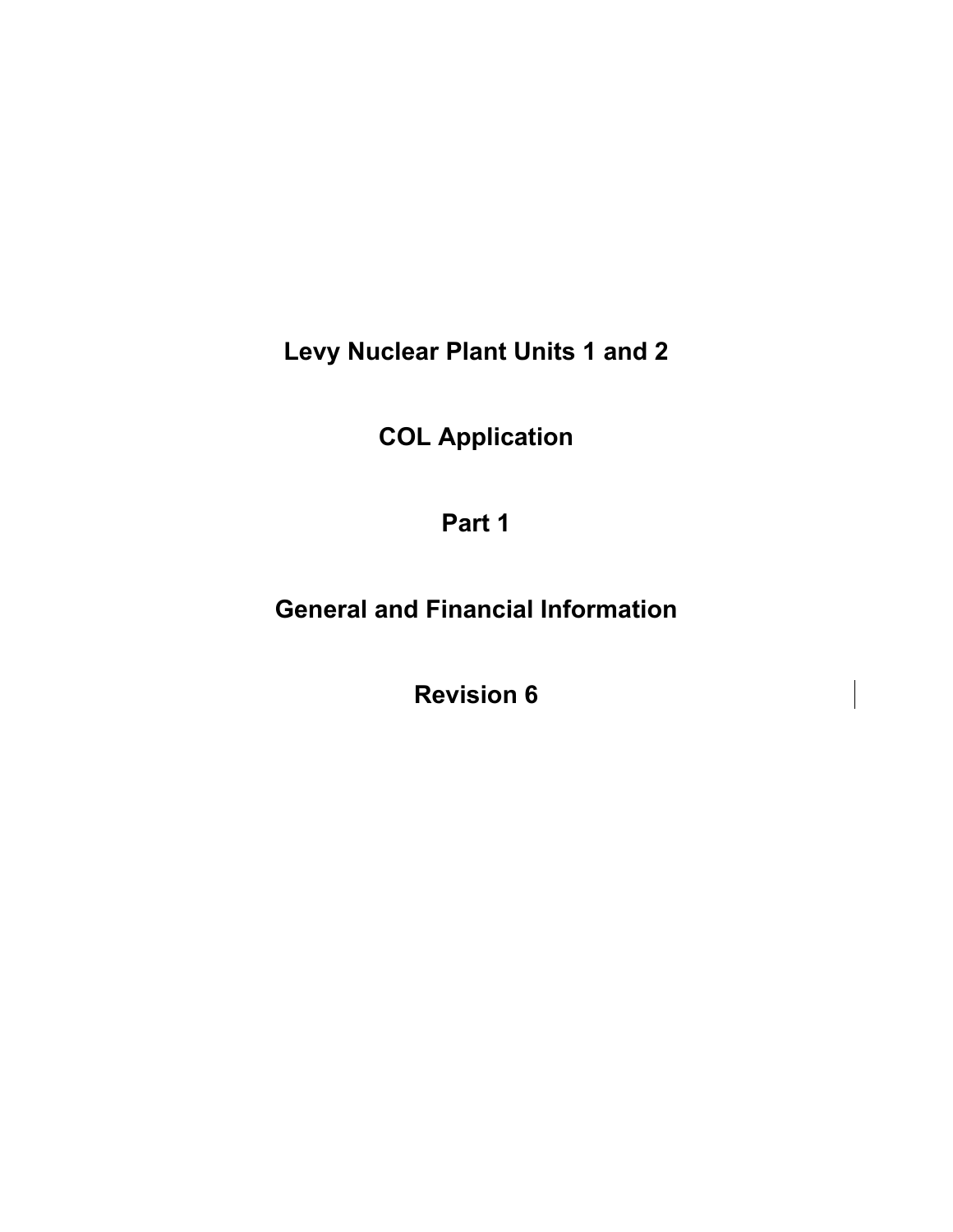# TABLE OF CONTENTS

| Section                                                              | Title                                                                                                                                                                 | Page |
|----------------------------------------------------------------------|-----------------------------------------------------------------------------------------------------------------------------------------------------------------------|------|
| 1.0                                                                  |                                                                                                                                                                       |      |
| 1.1                                                                  |                                                                                                                                                                       |      |
| 1.1.1<br>1.1.2<br>1.1.3<br>1.1.4<br>1.1.5<br>1.1.6<br>1.1.7<br>1.1.8 | DESCRIPTION OF BUSINESS OCCUPATION OF APPLICANT 1-2<br>CLASS AND PERIOD OF LICENSE SOUGHT AND AUTHORIZED USES  1-9<br>REGULATORY AGENCIES AND LOCAL PUBLICATIONS  1-9 |      |
| 2.0                                                                  |                                                                                                                                                                       |      |
| 2.1                                                                  |                                                                                                                                                                       |      |
| 2.2                                                                  |                                                                                                                                                                       |      |
| 3.0                                                                  |                                                                                                                                                                       |      |
| 3.1                                                                  | DECOMMISSIONING COSTS AND FUNDING - STATUS REPORTING  3-1                                                                                                             |      |
| 3.2                                                                  | RECORDKEEPING PLANS RELATED TO DECOMMISSIONING FUNDING . 3-1                                                                                                          |      |
| 4.0                                                                  | RESTRICTED DATA AND CLASSIFIED NATIONAL SECURITY                                                                                                                      |      |
| APPENDIX A                                                           |                                                                                                                                                                       |      |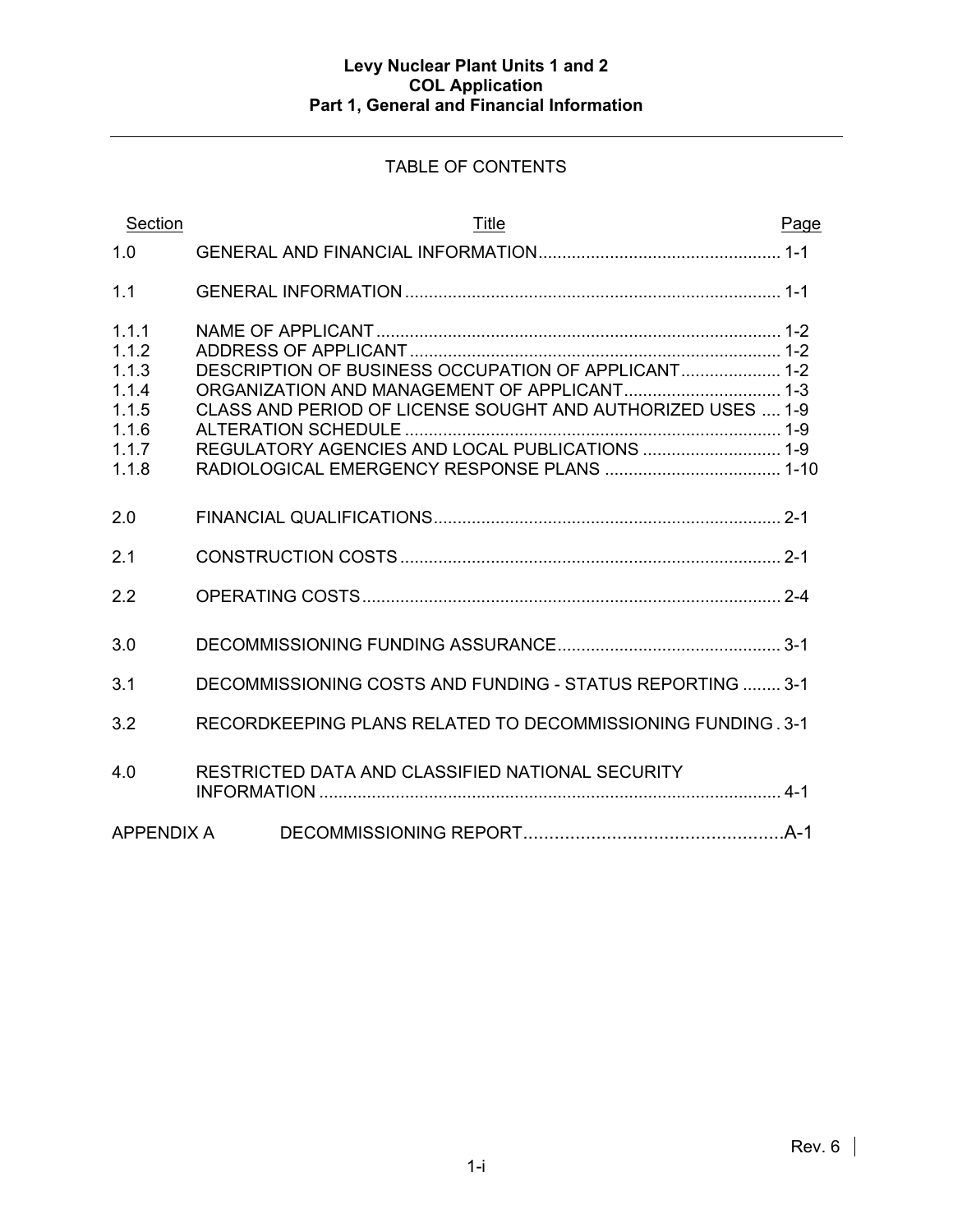# LIST OF TABLES

### Number Title

A-1 Decommissioning Costs per Unit for LNP 1 and 2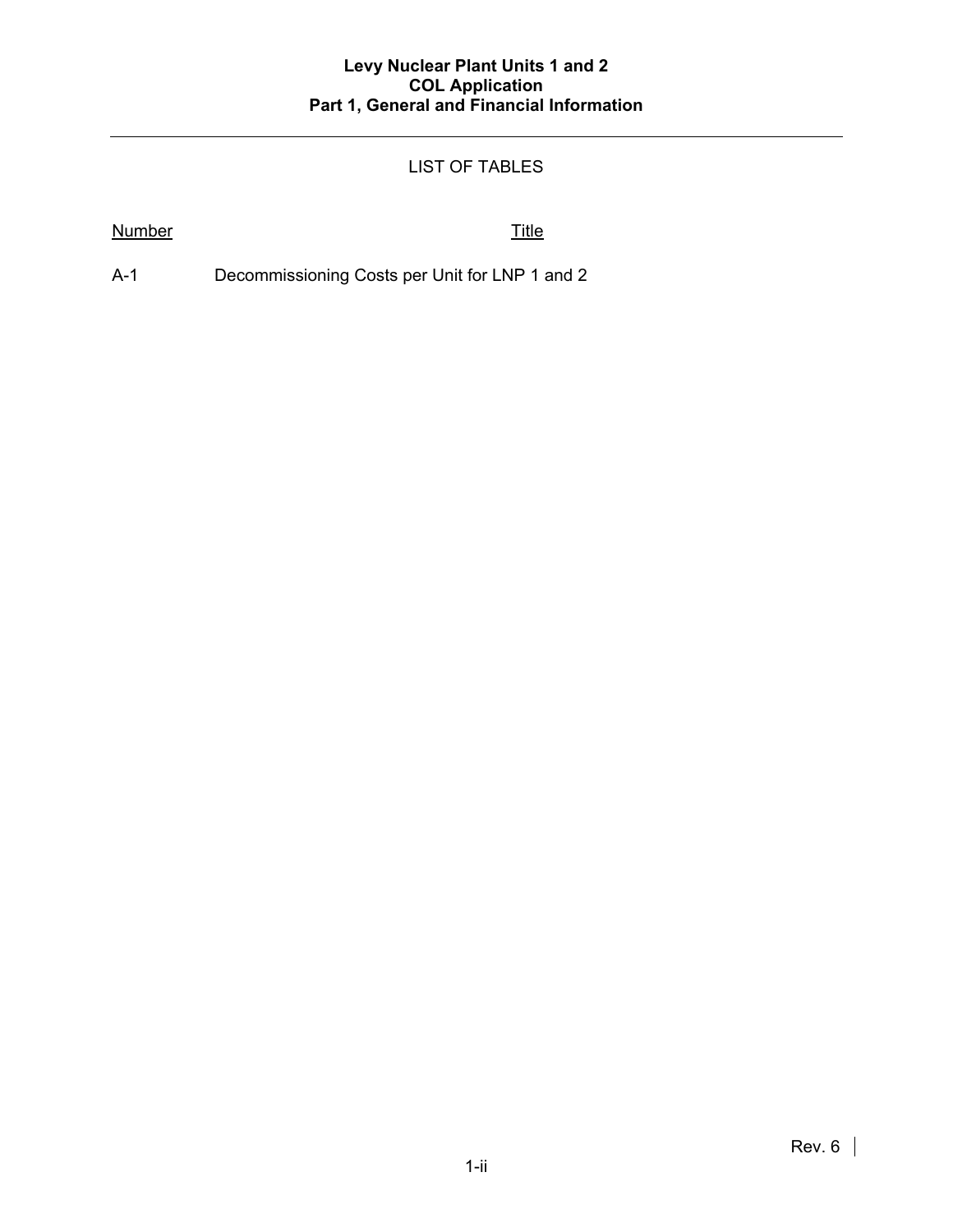### 1.0 GENERAL AND FINANCIAL INFORMATION

### 1.1 GENERAL INFORMATION

Pursuant to Sections 103 and 185(b) of the Atomic Energy Act, and 10 CFR Part 52, Subpart C, Duke Energy Florida, Inc.  $(DEF)^1$ , an indirect wholly-owned subsidiary of Duke Energy Corporation, hereby applies to the U.S. Nuclear Regulatory Commission (NRC) for a combined license (COL) to construct and operate Levy Nuclear Plant, Units 1 and 2 (LNP 1 and 2). LNP 1 and 2 is a two-unit Westinghouse AP1000 standard design for a pressurized water reactor. DEF also applies for such other licenses as would be required to receive, possess and use source, special nuclear and byproduct material in connection with the operation of LNP 1 and 2.

On July 2, 2012, a merger occurred between Duke Energy Corporation and Progress Energy, Inc. Through this merger, Duke Energy Corporation became the ultimate holding company of Progress Energy, Inc. Progress Energy, Inc. continues to be the parent of Florida Progress Corporation, which is the direct parent of DEF. Following the July 2012 merger, Duke Energy Corporation, the holding company and ultimate parent of DEF, is now the largest electric power holding company in the United States with more than \$100 billion in total assets. Duke Energy Corporation is duly organized and existing under the laws of the State of Delaware. The company's general office, and principal place of business, is located in Charlotte, North Carolina, and through its subsidiaries, also transacts business on a regular basis in South Carolina, Kentucky, Ohio, Florida, and Indiana. It is an investor-owned corporation focused on electric power and gas distribution operations, and other energy services in both North and South America. Through its regulated electric and gas utility operating companies, Duke Energy Carolinas, Duke Energy Ohio, Duke Energy Indiana, Duke Energy Kentucky, Duke Energy Progress and Duke Energy Florida, Duke Energy Corporation operates more than 57,000 MW of regulated electric generation and 8,100 MW of unregulated electric generation in the United States. A diverse fuel mix of nuclear, coal-fired, hydro-electric and combustionturbine generation allows Duke Energy Corporation to provide this generating capacity to more than 7 million electric and 0.5 million gas customers located in the combined service territories of these operating companies. Duke Energy Corporation is a Fortune 250 company, and its shares are publicly held and listed for trading on the New York Stock Exchange under the symbol DUK.

Figure 1.1-1 illustrates the organizational position of each company relative to the others shown.

 $\overline{a}$  $1$  On February 6, 2013, Florida Power Corporation d/b/a Progress Energy Florida, Inc., filed amended articles of incorporation with the Florida Department of State to change its corporate name to Duke Energy Florida, Inc. This name change was effective on April 29, 2013.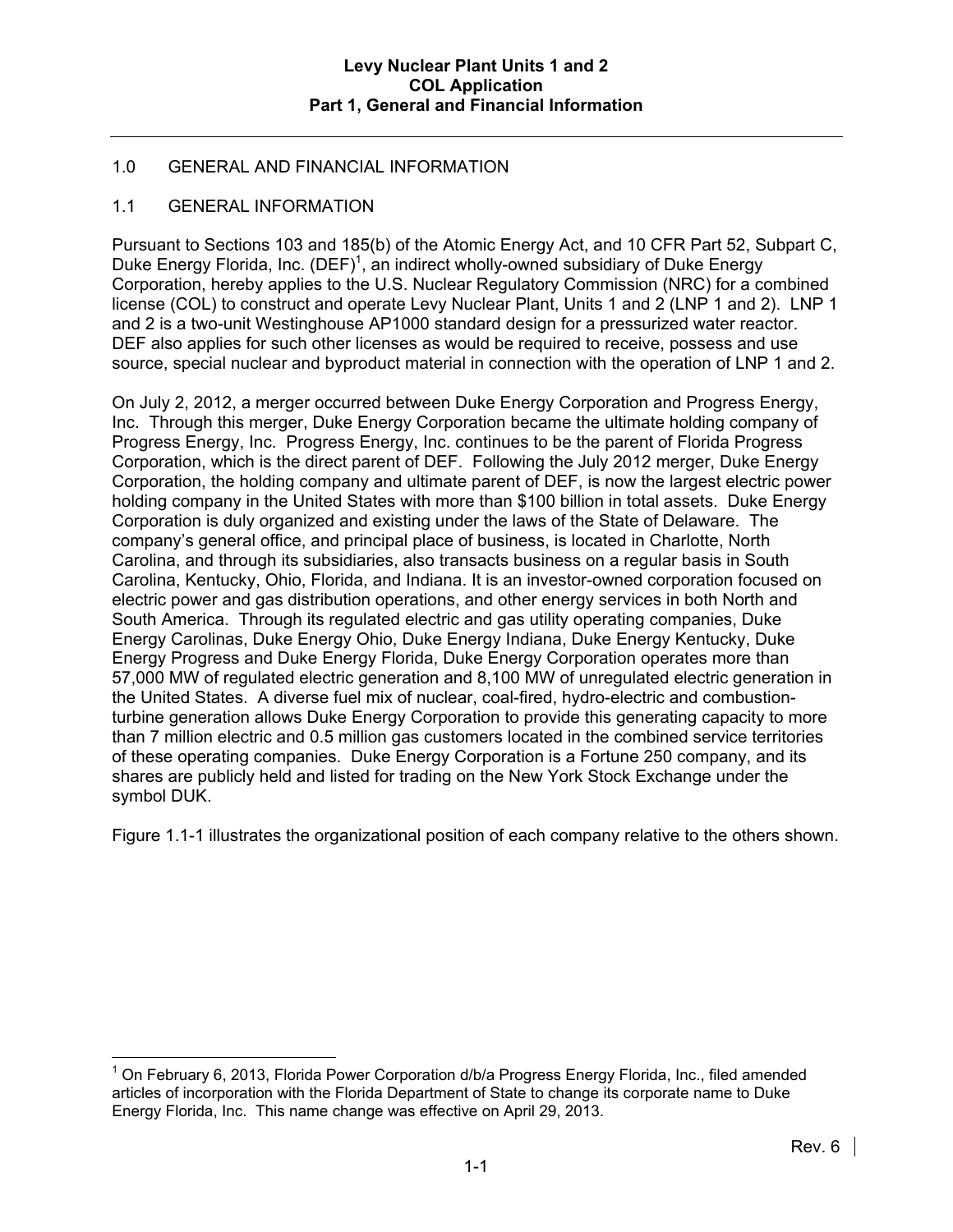

Figure 1.1-1: Duke Energy Corporation Organizational Structure

This application and supporting environmental report are intended to provide sufficient information for the NRC to complete its technical and environmental reviews and allow the NRC to make the finding required by 10 CFR 52.97 in support of the issuance of a COL for LNP 1 and 2. The following is the application filing and content information required by 10 CFR 50.33.

1.1.1 NAME OF APPLICANT

Duke Energy Florida, Inc.

1.1.2 ADDRESS OF APPLICANT

Duke Energy Florida, Inc. 299 First Avenue North St. Petersburg, FL 33701

## 1.1.3 DESCRIPTION OF BUSINESS OCCUPATION OF APPLICANT

Duke Energy Corporation is a holding company that owns non-regulated and regulated subsidiaries, including DEF. DEF, the applicant for the LNP 1 and 2 COLs, is primarily engaged in the generation, transmission, distribution, and sale of electricity in portions of central and north Florida. DEF serves approximately 1.7 million customers in a territory encompassing over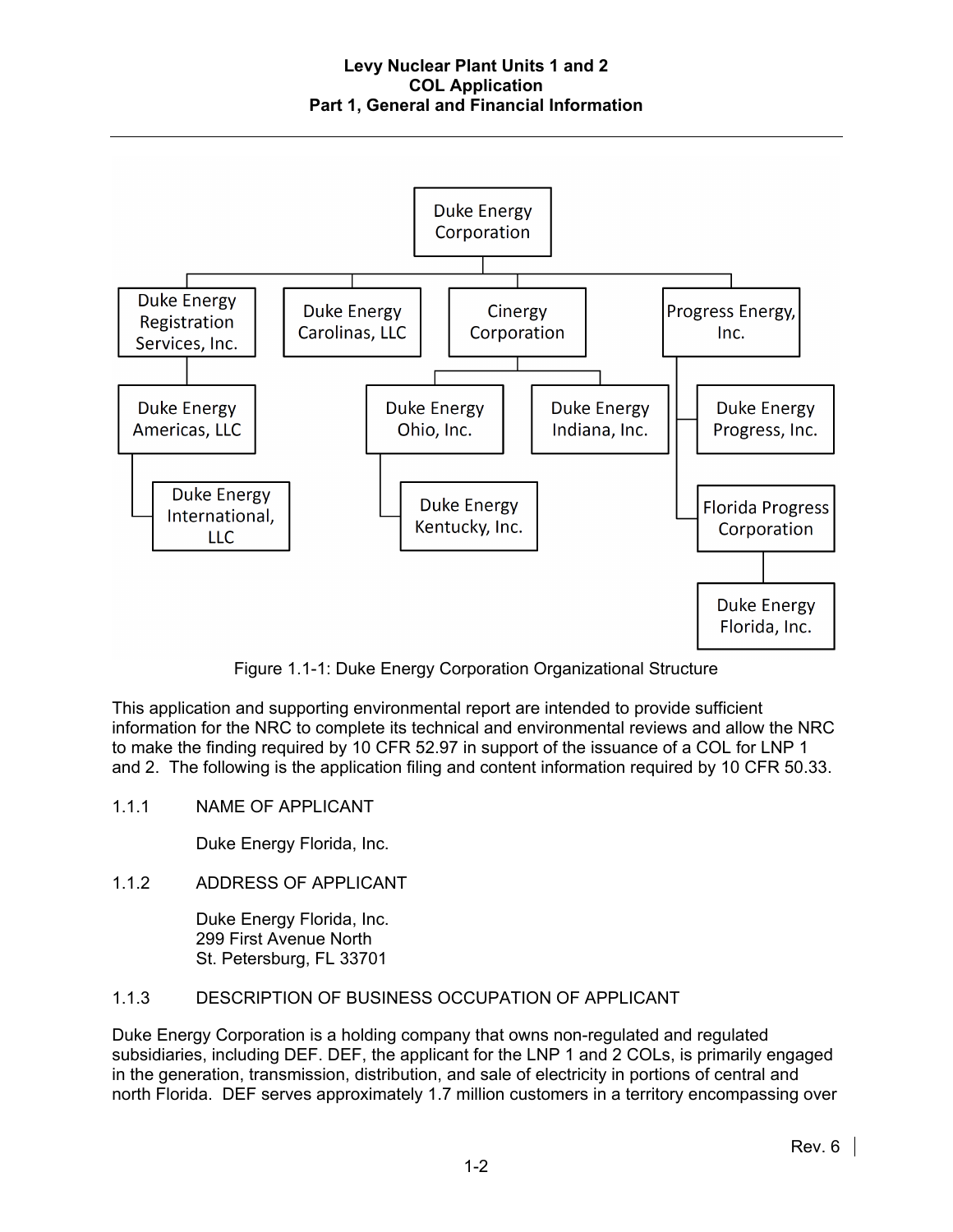20,000 square miles, including the cities of St. Petersburg, Clearwater, and areas surrounding Orlando. DEF owns and operates the Crystal River plant.

DEF is a regulated public utility, and is subject to the regulatory provisions of the Florida Public Service Commission (FPSC), the United States Nuclear Regulatory Commission (NRC) and the Federal Energy Regulatory Commission (FERC).

1.1.4 ORGANIZATION AND MANAGEMENT OF APPLICANT

1.1.4.1 Duke Energy Florida, Inc.

The business of DEF is conducted by its own Board of Directors, although for internal governance purposes, the Duke Energy Corporation Board of Directors also has approval authority over certain types of transactions.

The business address, names and citizenship of the current directors of DEF are as follows:

Duke Energy Florida, Inc. 299 First Avenue North St. Petersburg, FL 33701

| <b>Name</b>           | <b>Citizenship</b> |
|-----------------------|--------------------|
| Lynn J. Good          | US                 |
| Dhiaa M. Jamil        | US                 |
| Julie S. Janson       | US                 |
| <b>B.</b> Keith Trent | US                 |
| Lloyd M. Yates        | US                 |

The business address, names, current titles and citizenship of the current executive officers and senior nuclear leadership of DEF are as follows:

Duke Energy Florida, Inc. 299 First Avenue North St. Petersburg, FL 33701

| <b>Name and Position</b>                               | <b>Citizenship</b> |  |
|--------------------------------------------------------|--------------------|--|
| Lynn J. Good<br><b>Chief Executive Officer</b>         | US                 |  |
| Joseph W. Donahue<br>Vice President, Nuclear Oversight | US                 |  |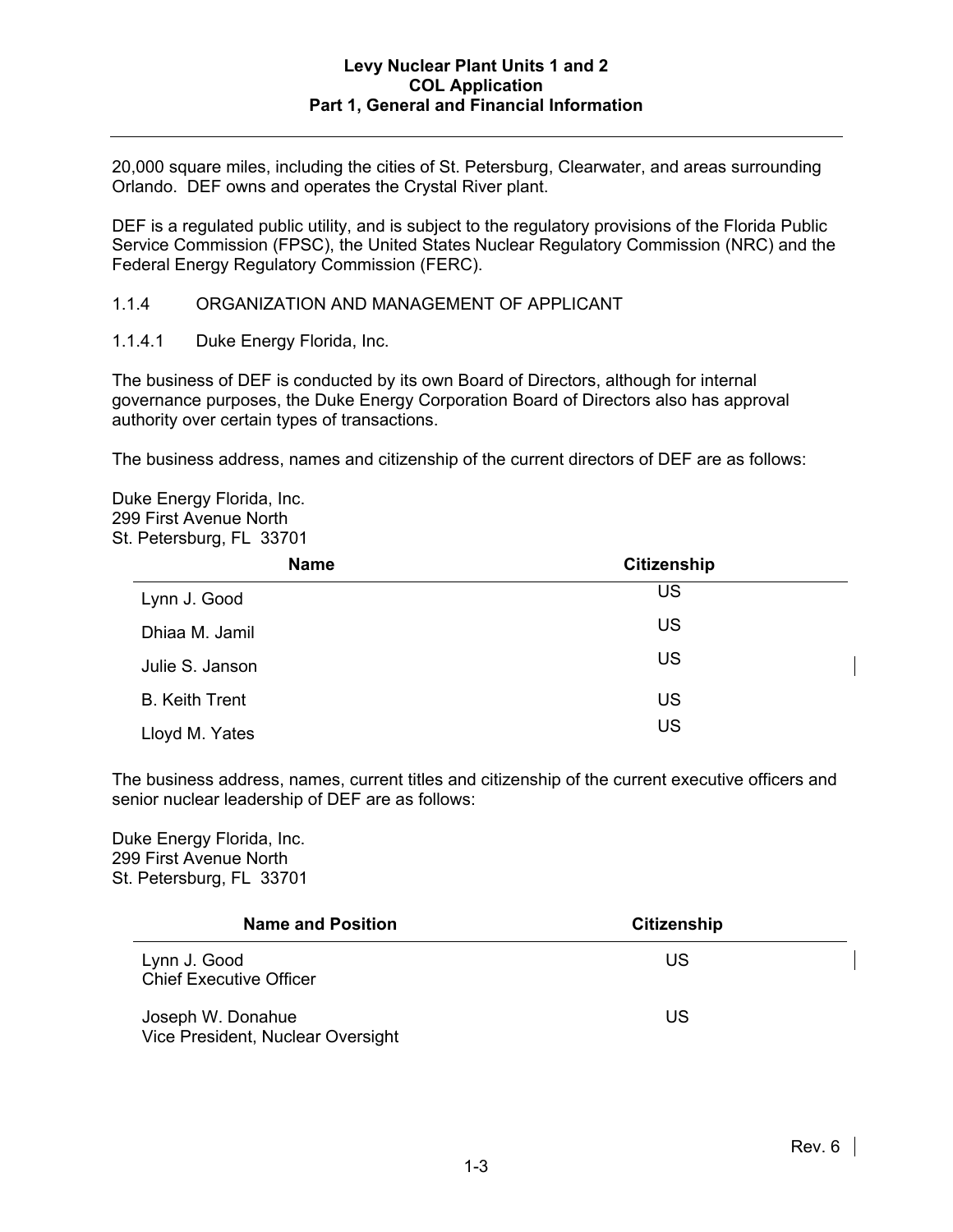| <b>Name and Position</b>                                                                                            | <b>Citizenship</b> |  |
|---------------------------------------------------------------------------------------------------------------------|--------------------|--|
| Robert J. Duncan, II<br><b>Senior Vice President</b><br>Catawba and McGuire                                         | US                 |  |
| Christopher M. Fallon<br>Vice President, Nuclear Development                                                        | US                 |  |
| T. P. Gillespie, Jr.<br>Senior Vice President, Oconee and Robinson                                                  | US                 |  |
| R. Alexander Glenn<br>President                                                                                     | <b>US</b>          |  |
| Dhiaa M. Jamil<br><b>Executive Vice President and President, Duke</b><br><b>Energy Nuclear</b>                      | US                 |  |
| Julie S. Janson<br>Executive Vice President, Chief Legal Officer                                                    | <b>US</b>          |  |
| Daniel K. McRainey<br>Vice President, Major Nuclear Projects                                                        | US                 |  |
| Garry D. Miller<br>Senior Vice President, Nuclear Engineering                                                       | US                 |  |
| John W. Pitesa<br>Senior Vice President and<br><b>Chief Nuclear Officer</b>                                         | US                 |  |
| Regis T. Repko<br>Senior Vice President,<br><b>Harris and Brunswick</b>                                             | US                 |  |
| Brian D. Savoy<br>Vice President, Chief Accounting Officer and<br>Controller                                        | US                 |  |
| <b>B.</b> Keith Trent<br><b>Executive Vice President and Chief Operating</b><br><b>Officer, Regulated Utilities</b> | <b>US</b>          |  |
| Benjamin C. Waldrep<br>Vice President, Nuclear Corporate<br>Governance and Operations Support                       | US                 |  |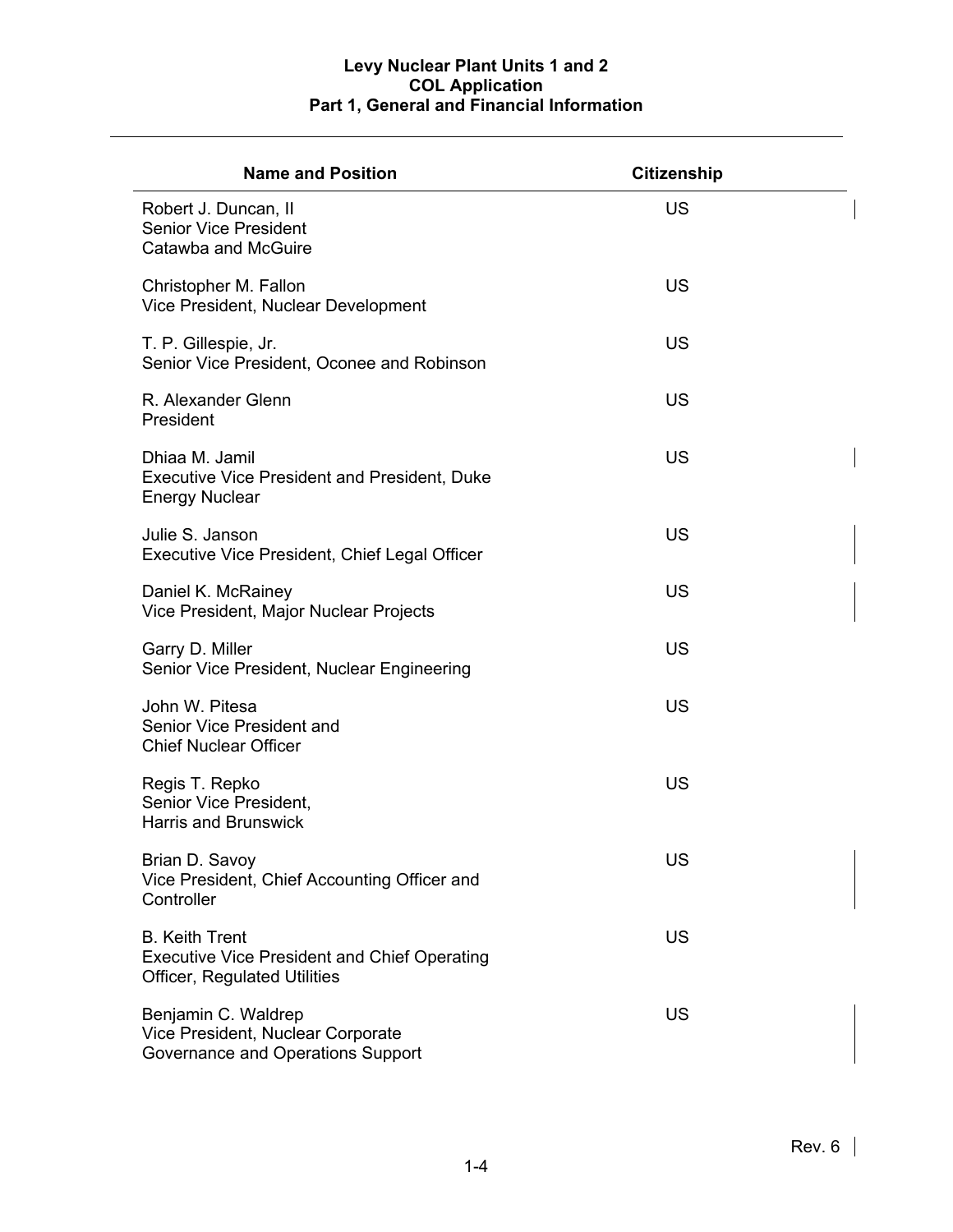| <b>Name and Position</b>                                                                         | <b>Citizenship</b> |
|--------------------------------------------------------------------------------------------------|--------------------|
| Jennifer L. Weber<br><b>Executive Vice President and Chief Human</b><br><b>Resources Officer</b> | US                 |
| Lloyd M. Yates<br><b>Executive Vice President, Regulated Utilities</b>                           | US                 |
| Steven K. Young<br><b>Executive Vice President and Chief Financial</b><br>Officer                | US                 |

1.1.4.2 Parent Company Organization

### 1.1.4.2.1 Duke Energy Corporation

Duke Energy Corporation is a holding company and ultimate parent of DEF. The business of Duke Energy Corporation is conducted by the Duke Energy Corporation Board of Directors. The business address, names and citizenship of the current directors of Duke Energy Corporation are as follows:

Duke Energy Corporation 550 South Tryon Street Charlotte, NC 28202

| <b>Name</b>                 | <b>Citizenship</b> |  |
|-----------------------------|--------------------|--|
|                             |                    |  |
| G. Alex Bernhardt, Sr.      | <b>US</b>          |  |
| Michael G. Browning         | <b>US</b>          |  |
| Harris E. DeLoach, Jr.      | <b>US</b>          |  |
| Daniel R. DiMicco           | <b>US</b>          |  |
| John H. Forsgren            | <b>US</b>          |  |
| Lynn J. Good, Vice Chairman | <b>US</b>          |  |
| Ann Maynard Gray, Chairman  | <b>US</b>          |  |
| James H. Hance, Jr.         | <b>US</b>          |  |
| John T. Herron              | <b>US</b>          |  |
| James B. Hyler, Jr.         | <b>US</b>          |  |
| William E. Kennard          | <b>US</b>          |  |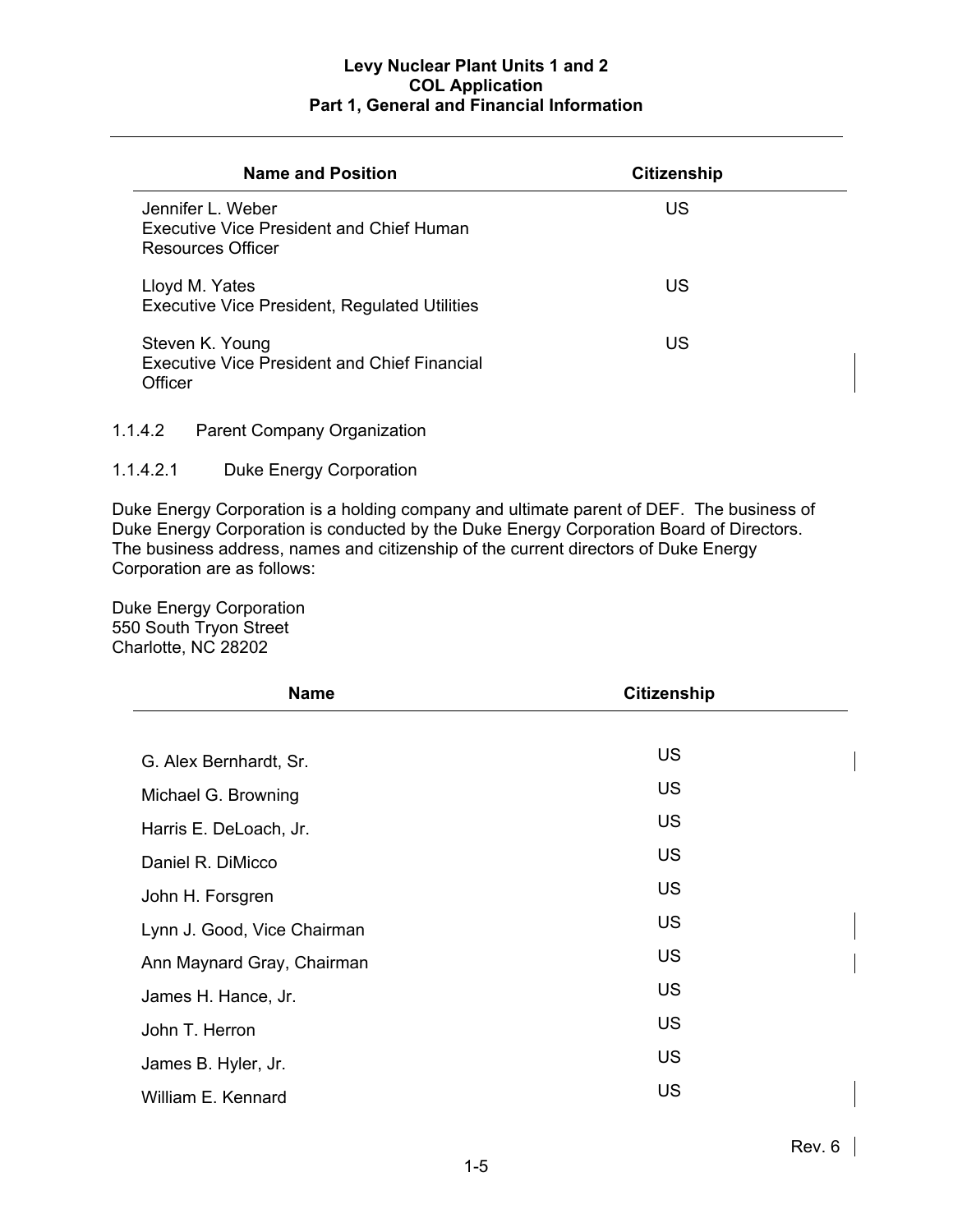| <b>Name</b>          | <b>Citizenship</b> |
|----------------------|--------------------|
| E. Marie McKee       | US                 |
| E. James Reinsch     | US                 |
| James T. Rhodes      | US                 |
| Carlos A. Saladrigas | US                 |

The business address, names, current titles and citizenship of the current executive officers of Duke Energy Corporation are as follows:

Duke Energy Corporation 550 South Tryon Street Charlotte, NC 28202

| <b>Name and Position</b>                                                                                            | <b>Citizenship</b> |
|---------------------------------------------------------------------------------------------------------------------|--------------------|
| Lynn J. Good<br><b>President and Chief Executive Officer</b>                                                        | <b>US</b>          |
| Dhiaa M. Jamil<br><b>Executive Vice President and President, Duke</b><br><b>Energy Nuclear</b>                      | <b>US</b>          |
| Julie S. Janson<br>Executive Vice President, Chief Legal Officer and<br><b>Corporate Secretary</b>                  | <b>US</b>          |
| Marc E. Manly<br><b>Executive Vice President and President,</b><br><b>Commercial Businesses</b>                     | <b>US</b>          |
| Lee T. Mazzocchi<br>Senior Vice President, and Chief Integration and<br><b>Innovation Officer</b>                   | <b>US</b>          |
| John W. Pitesa<br>Senior Vice President and Chief Nuclear Officer                                                   | <b>US</b>          |
| Brian D. Savoy<br>Vice President, Chief Accounting Officer and<br>Controller                                        | <b>US</b>          |
| <b>B.</b> Keith Trent<br><b>Executive Vice President and Chief Operating</b><br><b>Officer, Regulated Utilities</b> | <b>US</b>          |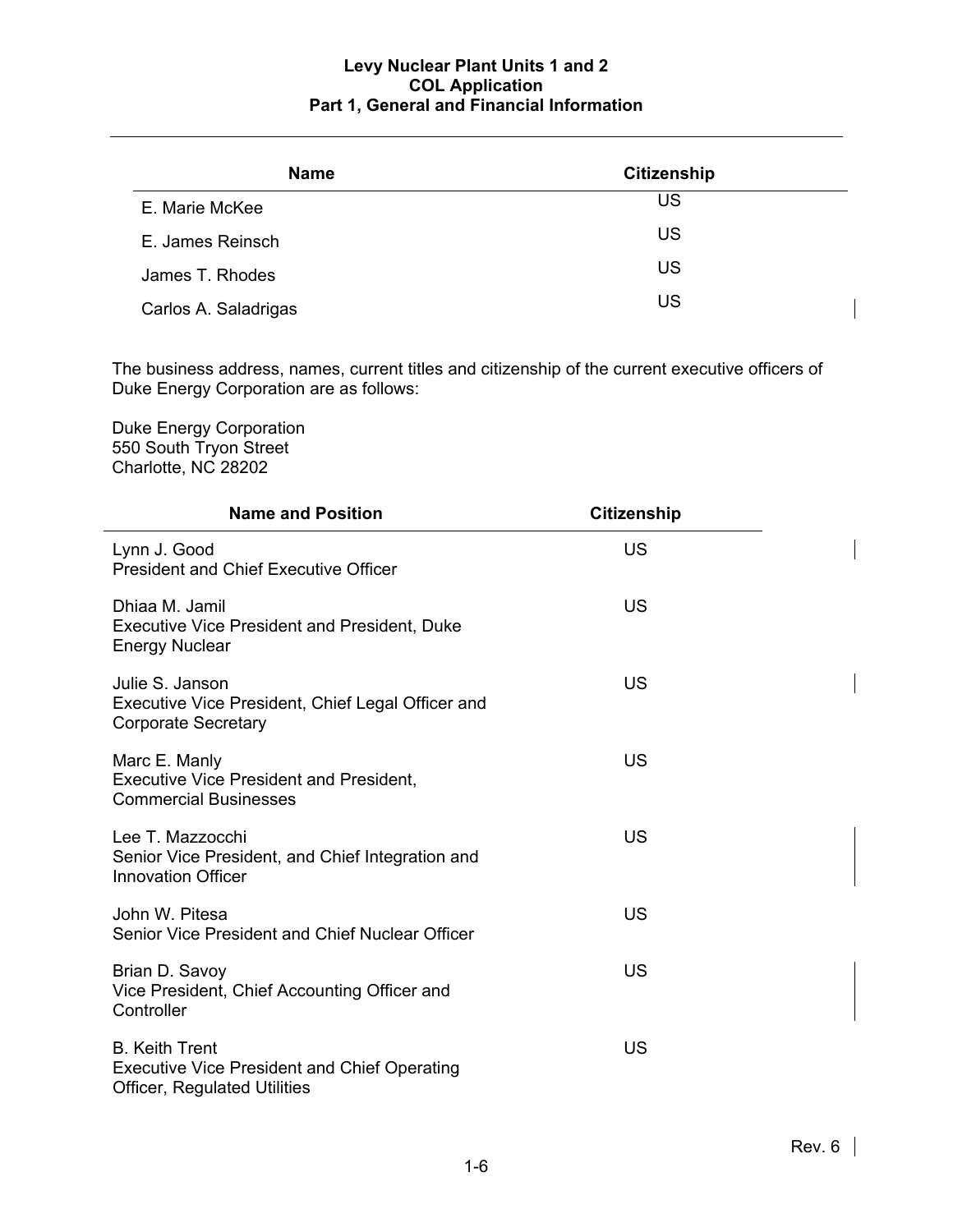| <b>Name and Position</b>                                                                         | <b>Citizenship</b> |
|--------------------------------------------------------------------------------------------------|--------------------|
| Jennifer L. Weber<br><b>Executive Vice President and Chief Human</b><br><b>Resources Officer</b> | US                 |
| Lloyd M. Yates<br><b>Executive Vice President, Regulated Utilities</b>                           | US                 |
| Steven K. Young<br><b>Executive Vice President and Chief Financial</b><br>Officer                | US                 |

1.1.4.2.2 Progress Energy, Inc.

Progress Energy, Inc. is a direct subsidiary of Duke Energy Corporation. Progress Energy, Inc. is the direct parent of Florida Progress Corporation, which in turn is the direct parent of DEF. Progress Energy, Inc. is duly organized and existing under the laws of North Carolina, and is located in Raleigh, NC. The business of Progress Energy, Inc. is conducted by its Board of Directors. The business address, names and citizenship of the current directors of Progress Energy, Inc. are as follows:

Progress Energy, Inc. 410 South Wilmington Street Raleigh, NC 27601

| <b>Name</b>     | <b>Citizenship</b> |  |
|-----------------|--------------------|--|
| Lynn J. Good    | <b>US</b>          |  |
| Julie S. Janson | US                 |  |

The business address, names, current titles and citizenship of the current executive officers of Progress Energy, Inc. are as follows:

Progress Energy, Inc. 410 South Wilmington Street Raleigh, NC 27601

| <b>Name and Position</b>                                                   | <b>Citizenship</b> |  |
|----------------------------------------------------------------------------|--------------------|--|
| Lynn J. Good                                                               | US                 |  |
| <b>Chief Executive Officer</b>                                             |                    |  |
| Julie S. Janson<br><b>Executive Vice President and Chief Legal Officer</b> | US                 |  |
| Brian D. Savoy<br><b>Chief Accounting Officer and Controller</b>           | US                 |  |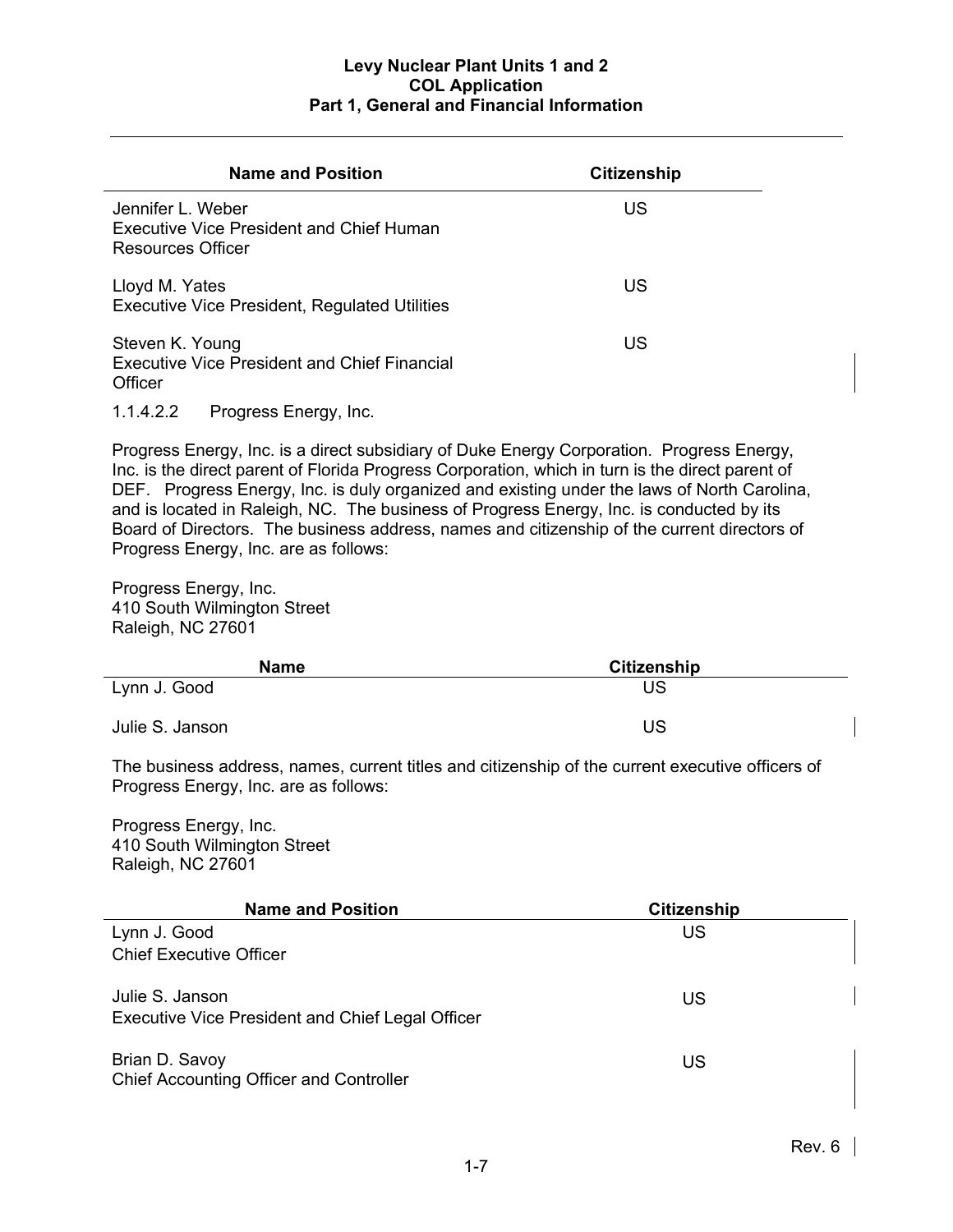| <b>Name and Position</b>                                                                      | <b>Citizenship</b> |
|-----------------------------------------------------------------------------------------------|--------------------|
| Jennifer L. Weber<br><b>Executive Vice President and Chief Human</b><br>Resources Officer     | US                 |
| Steven K. Young<br>Executive Vice President and Chief Financial Officer                       | US                 |
| 1.1.4.2.3 Florida Progress Corporation                                                        |                    |
| Florida Progress Corporation is a direct subsidiary of Progress Energy, Inc. Florida Progress |                    |

Corporation is the direct holding company of Duke Energy Florida, Inc. Florida Progress Corporation is duly organized and existing under the laws of Florida. The business of Florida Progress Corporation is conducted by its Board of Directors. The business address, names and citizenship of the current directors of Florida Progress Corporation are as follows:

Florida Progress Corporation 410 South Wilmington Street Raleigh, NC 27601

| <b>Name</b>           | Citizenship |  |  |  |  |
|-----------------------|-------------|--|--|--|--|
| Lynn J. Good          | US          |  |  |  |  |
| Dhiaa M. Jamil        | US          |  |  |  |  |
| <b>B. Keith Trent</b> | US          |  |  |  |  |
| Lloyd M. Yates        | US          |  |  |  |  |
| Steven K. Young       | US          |  |  |  |  |

The business address, names, current titles and citizenship of the current executive officers of Florida Progress Corporation are as follows:

Florida Progress Corporation 410 South Wilmington Street Raleigh, NC 27601

| <b>Name and Position</b>     | <b>Citizenship</b> |
|------------------------------|--------------------|
| Lynn J. Good                 | US                 |
| President                    |                    |
| Brian D. Savoy<br>Controller | US                 |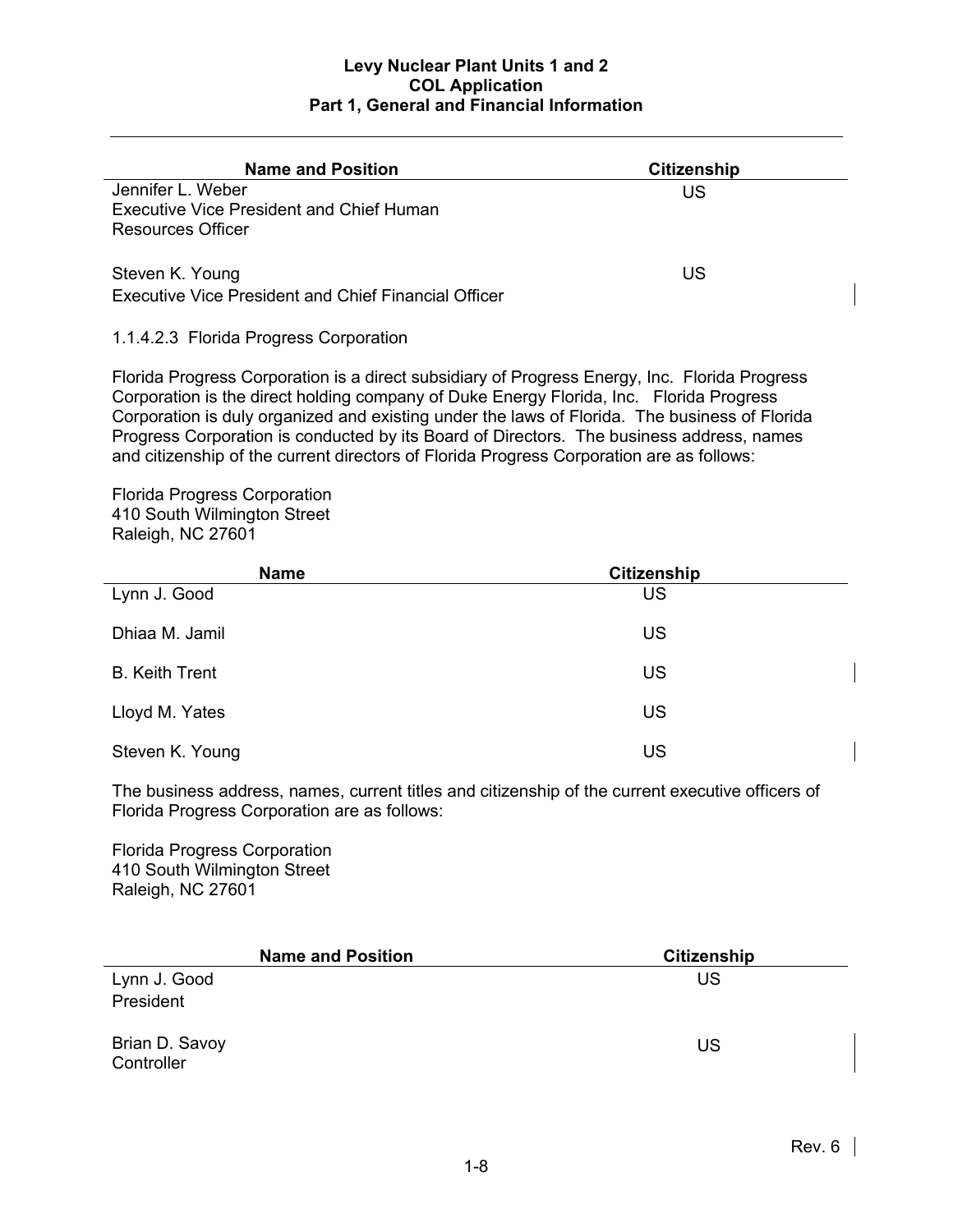### 1.1.4.3 Foreign Ownership, Control or Domination

DEF is a wholly owned subsidiary of Florida Progress Corporation, which in turn is a wholly owned subsidiary of Progress Energy, Inc. Progress Energy, Inc. is a wholly owned subsidiary of Duke Energy Corporation. The shares of common stock of Duke Energy Corporation are publicly traded and widely held. The directors and officers of Duke Energy Corporation, Progress Energy, Inc., Florida Progress Corporation and DEF are U. S. citizens. Neither Duke Energy Corporation, as the ultimate parent company of DEF, Progress Energy, Inc., Florida Progress Corporation, nor DEF itself is owned, controlled, or dominated by any alien, foreign corporation, or foreign government.

### 1.1.5 CLASS AND PERIOD OF LICENSE SOUGHT AND AUTHORIZED USES

DEF requests issuance of a Class 103 Facility Operating License for a period of no less than 40 years beyond the Commission's determination in 10 CFR 52.103(g) or allowing operation during an interim period under 52.103(c). LNP 1 and 2 will be used to produce electricity for sale.

In addition, this application is for the necessary licenses issued under 10 CFR 30, 10 CFR 40, and 10 CFR 70 to receive, possess, and use byproduct, source and special nuclear material. Special nuclear material shall be in the form of reactor fuel and spent fuel, in accordance with limitations for storage and amounts required for reactor operation, as described in Part 2 of this application. Byproduct, source, and special nuclear material shall be in the form of sealed neutron sources for reactor startup and sealed sources for reactor instrumentation, radiation monitoring equipment, calibration, and fission detectors in amounts as required. In preparation for the initial fuel loading, limitations on byproduct material and Part 40 specifically licensed source material will be as described in this application. Following the 52.103(g) finding, byproduct, source, and special nuclear material in amounts as required, without restriction to chemical or physical form, shall be for sample analysis, instrument and equipment calibration, or associated with radioactive apparatus or components.

### 1.1.6 ALTERATION SCHEDULE

DEF does not propose to alter any production or utilization facility in connection with this application.

### 1.1.7 REGULATORY AGENCIES AND LOCAL PUBLICATIONS

The Federal Energy Regulatory Commission and the FPSC are the principal regulators of DEF's electric operations in Florida.

Federal Energy Regulatory Commission 888 First Street, NE Washington, DC 20426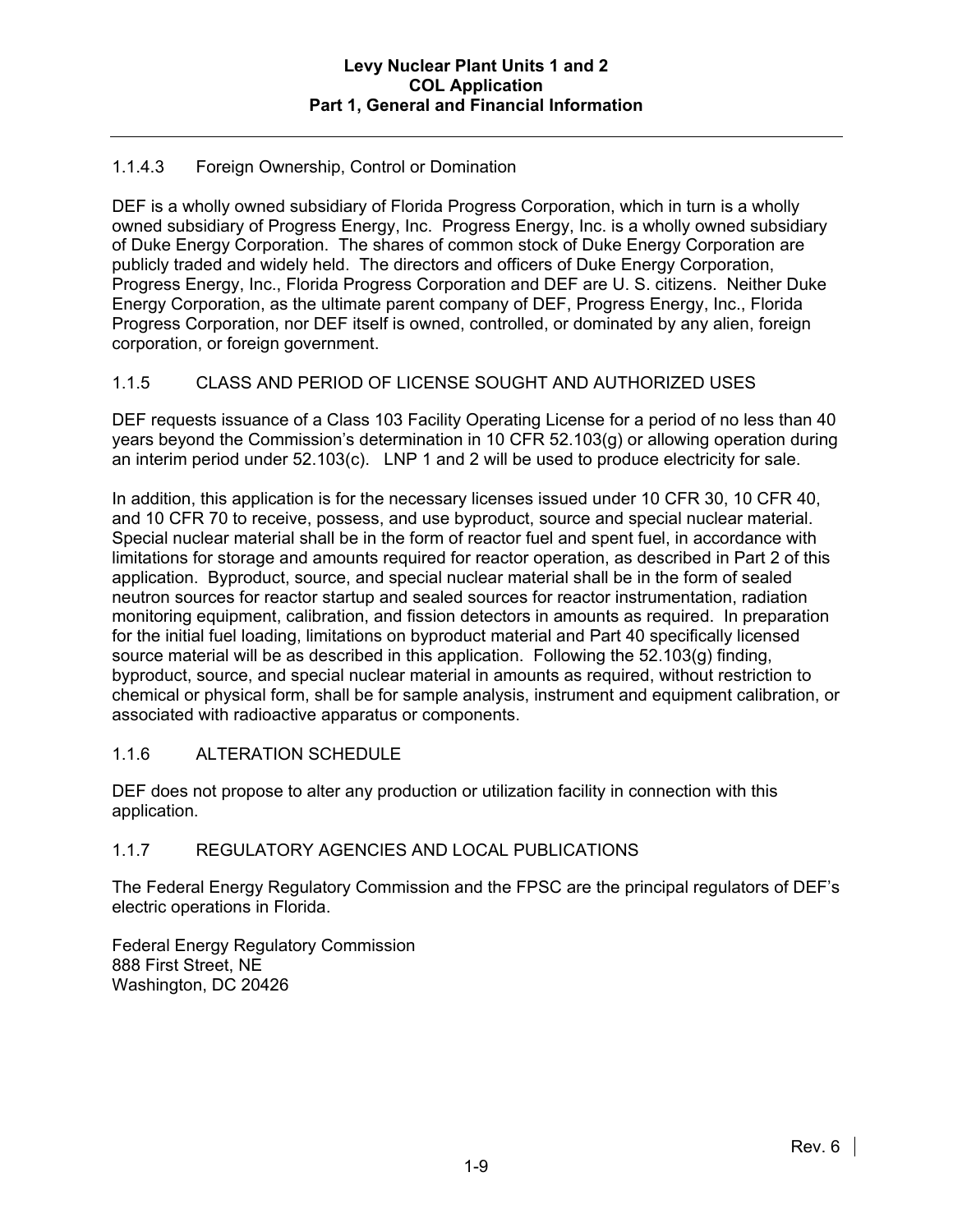Florida Public Service Commission 2540 Shumard Oak Blvd. Tallahassee, FL 32399-0850

Area and local news publications and addresses are provided below.

Citrus County Chronicle 1624 N. Meadowcrest Blvd Crystal River, FL 34429

Ocala Star Banner 2121 S. W. 19th Avenue Road Ocala, FL 34474

Chiefland Citizen PO Box 980 Chiefland, FL 32644

Nature Coast Newscaster PO Box 64 Yankeetown, FL 34498

### 1.1.8 RADIOLOGICAL EMERGENCY RESPONSE PLANS

DEF's approach for development of the Levy Nuclear Plant Units 1 and 2 Emergency Plan submitted as Part 5 of the COL application (COLA) involved development of an emergency plan based on current NRC and Federal Emergency Management Agency (FEMA) requirements and regulatory guidance into a document that addresses emergency preparedness for a new 2-unit site.

Emergency Preparedness Program elements described in the Levy Nuclear Plant Units 1 and 2 Emergency Plan are based, in part, on elements from the Crystal River 3 (CR3) Nuclear Plant Radiological Emergency Response Plan.

Elements of the CR3 Emergency Plan and the capability of the on-site and off-site emergency organizations to respond to, and recover from a classified emergency have been successfully demonstrated in actual events, periodic drills, and NRC/FEMA evaluated exercises in support of CR3.

The Levy Nuclear Plant Units 1 and 2 Emergency Plan describes similar Emergency Preparedness Program elements and processes as the CR3 Radiological Emergency Response Plan; and provides "reasonable assurance that adequate protective measures can and will be taken in the event of a radiological emergency."

The COLA emergency plan meets all current NRC requirements and regulatory guidance and was developed as a comprehensive "complete and integrated" emergency plan, in accordance with Regulatory Guide 1.206, Section C.I.13.3.1. The Levy Nuclear Plant Units 1 and 2 Emergency Plan, in conjunction with State and county plans, assures that adequate protective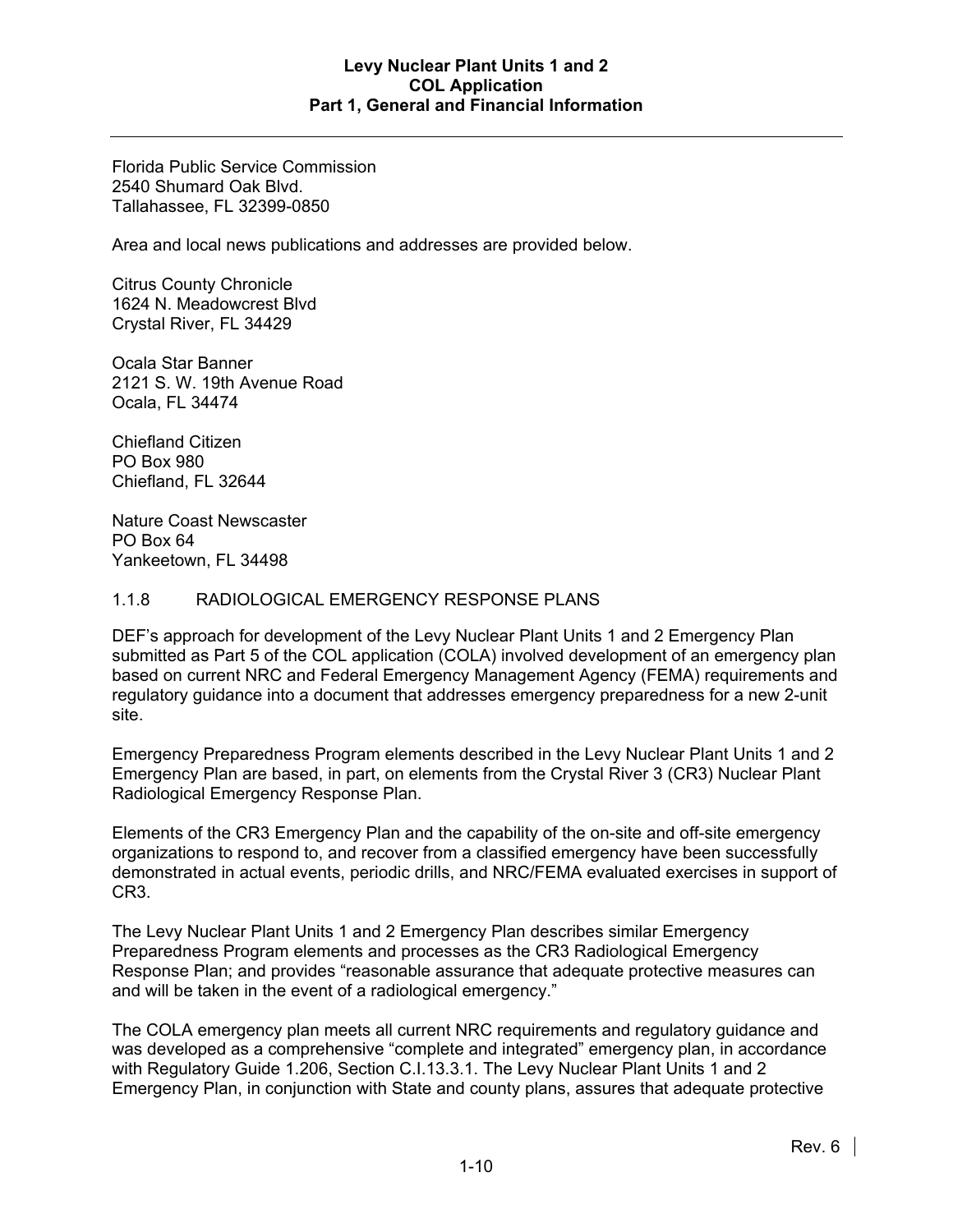measures can be taken to protect on-site personnel and the public in the event of an emergency at the site.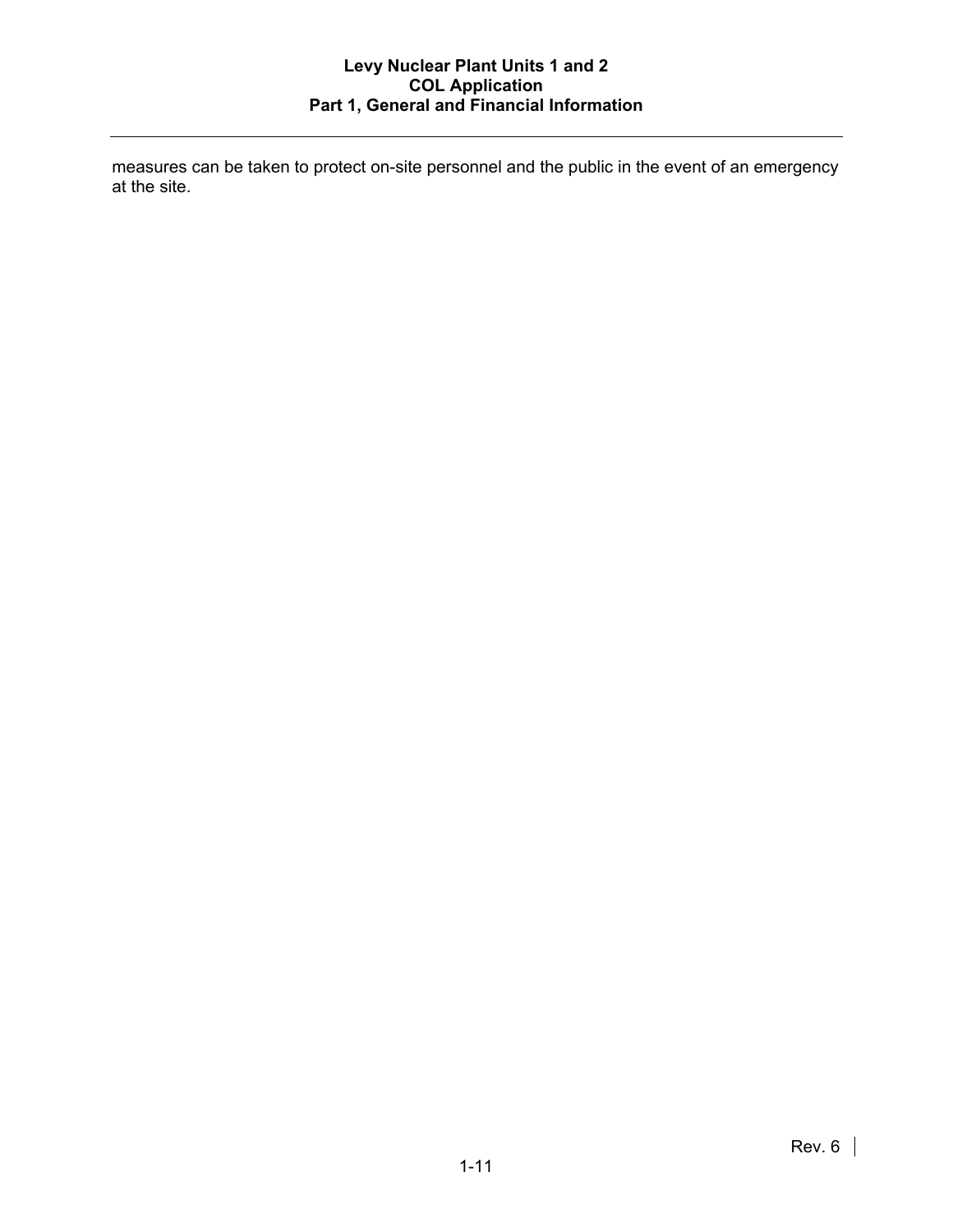# 2.0 FINANCIAL QUALIFICATIONS

2.1 CONSTRUCTION COSTS

*Proprietary Information – Withheld under 10 CFR 2.390 (a)(4) (See COL Application Part 9.1)*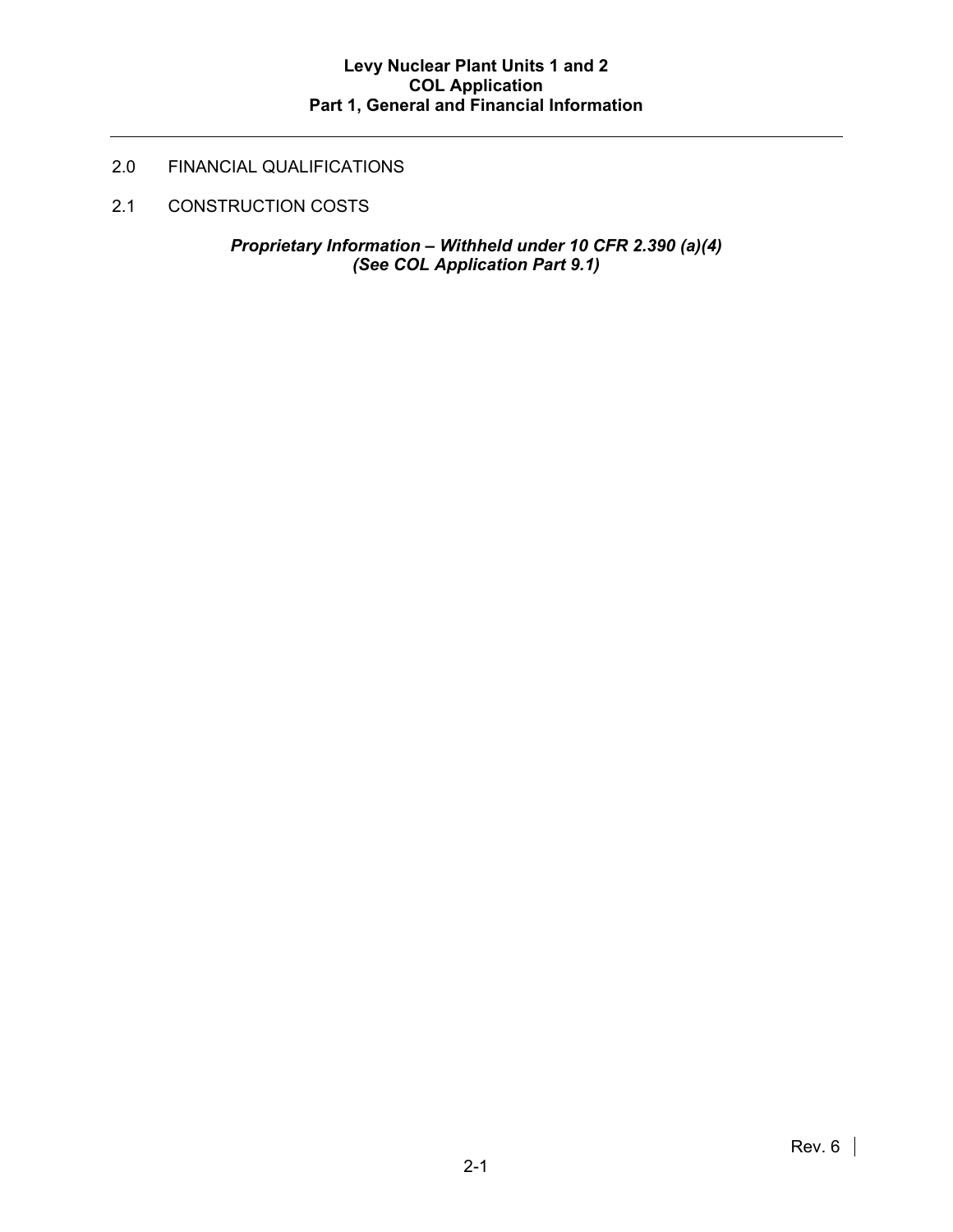*Proprietary Information – Withheld under 10 CFR 2.390 (a)(4) (See COL Application Part 9.1)*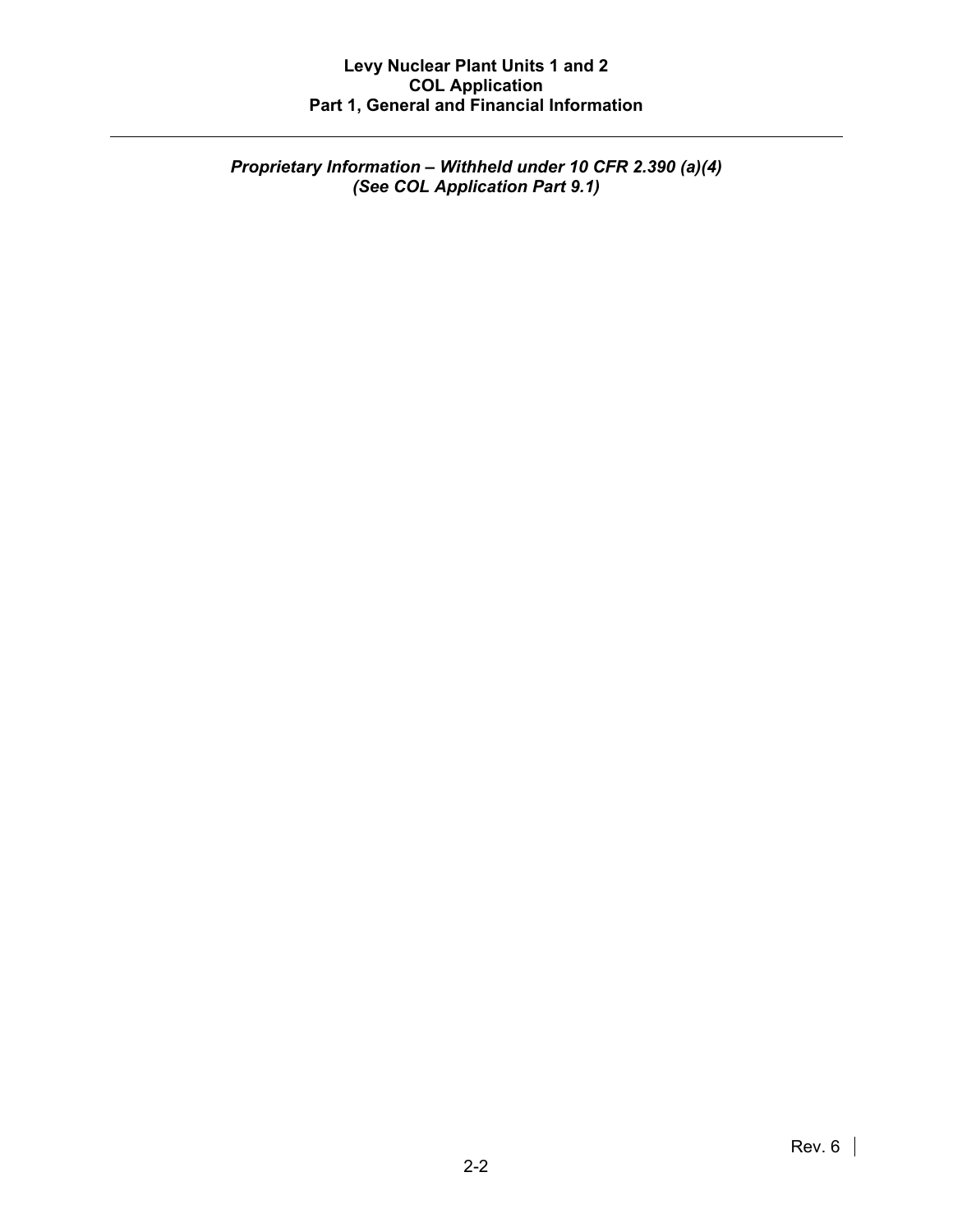*Proprietary Information – Withheld under 10 CFR 2.390 (a)(4) (See COL Application Part 9.1)*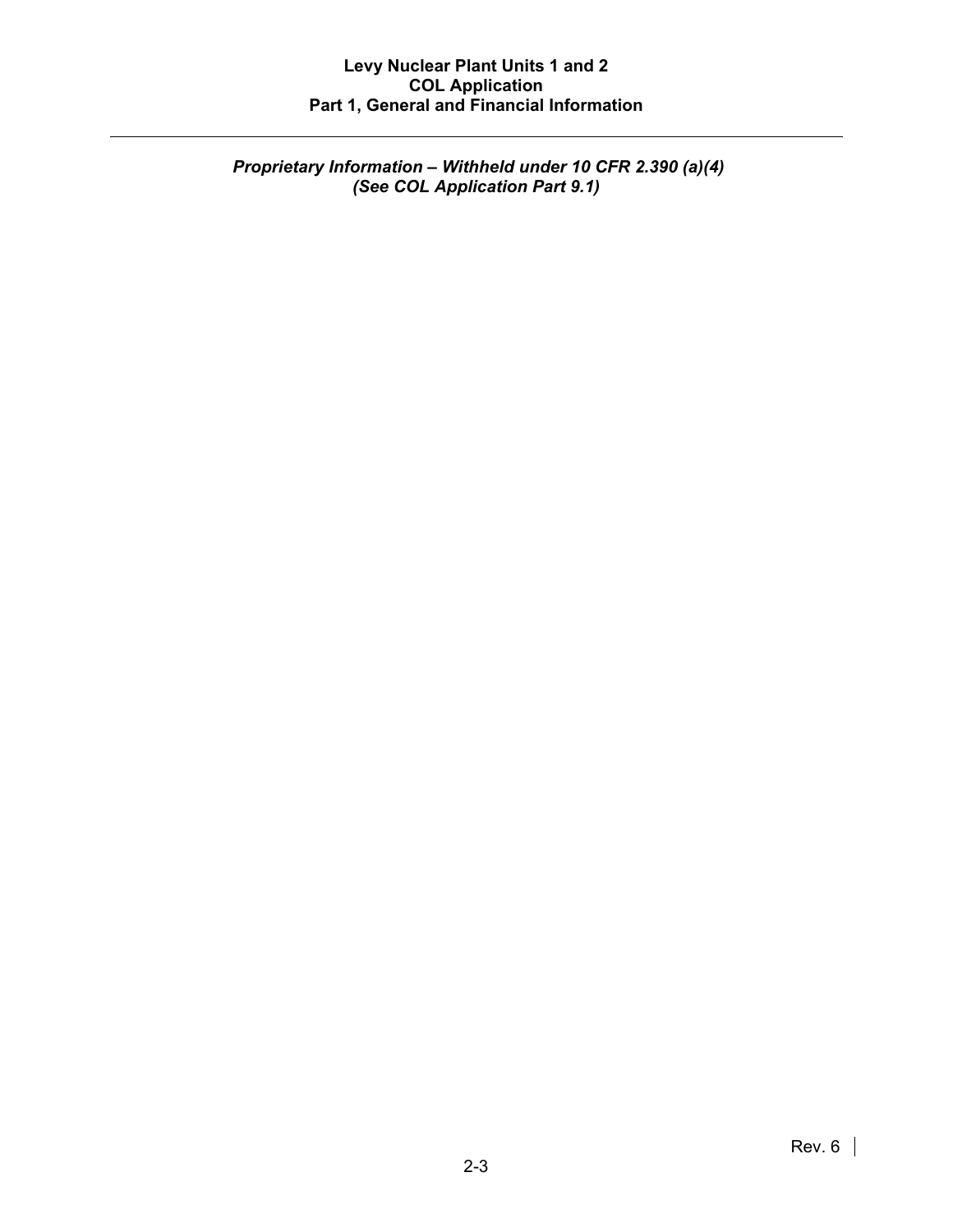### 2.2 OPERATING COSTS

Duke Energy Florida, Inc. (DEF) is a wholly owned subsidiary of Duke Energy Corporation. Duke Energy Florida, Inc. is an electric utility as defined in 10 CFR 50.2. DEF generates and distributes electricity and recovers the cost of this electricity through cost-of-service based rates established by the FPSC, and FERC. Thus, as addressed in 10 CFR 50.33(f), estimates of operating costs for the first 5 years of operation are not required to be submitted.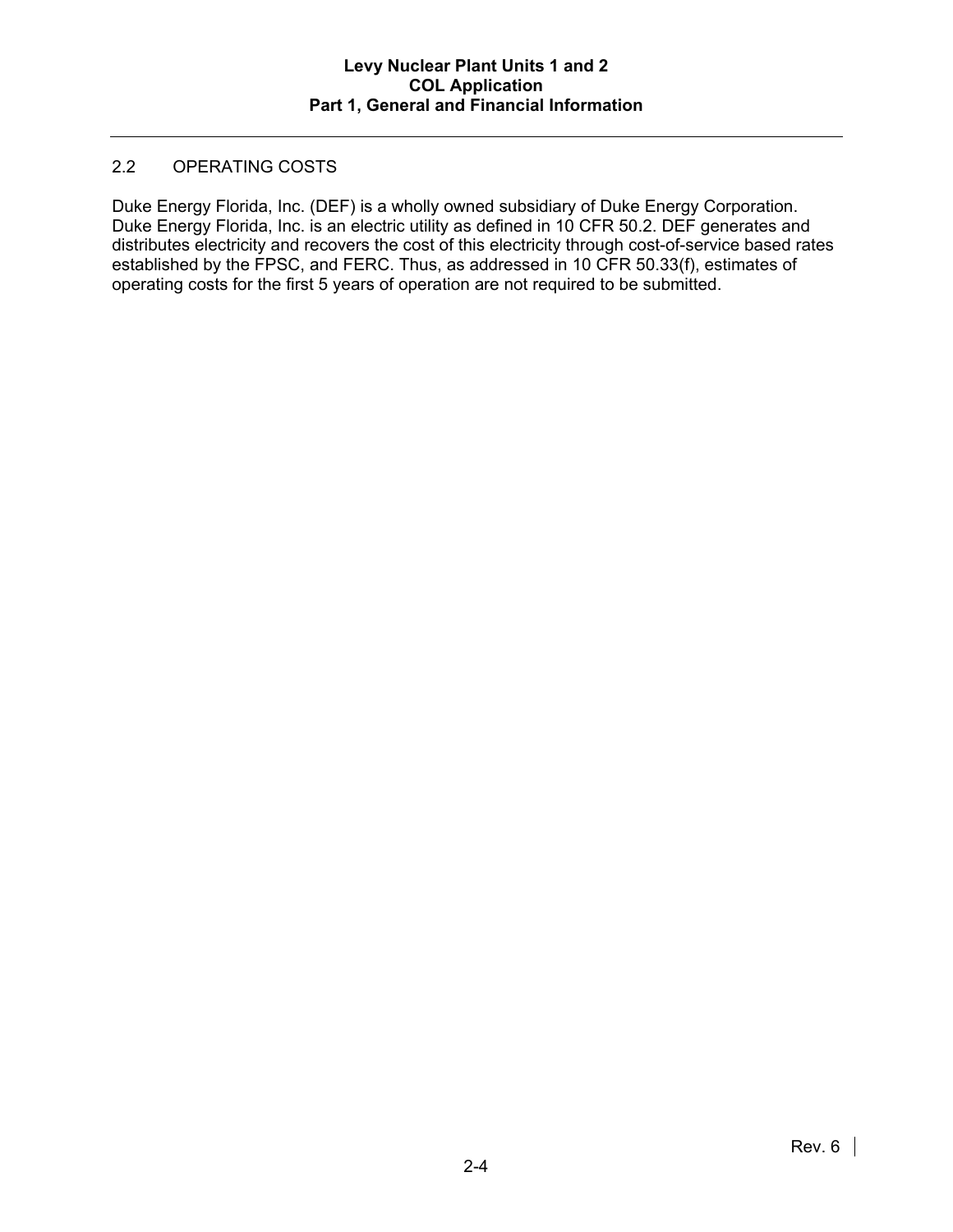## 3.0 DECOMMISSIONING FUNDING ASSURANCE

In accordance with 10 CFR 50.33(k) and 10 CFR 50.75(b), a decommissioning report is provided as Appendix A. This report certifies that decommissioning will be provided in an amount no less than the amount required by 10 CFR 50.75(c)(1) adjusted using a rate at least equal to that stated in 10 CFR 50.75(c)(2). This amount is currently \$373,401,957 for each unit. Updated certifications and financial instruments will be submitted in accordance with 10 CFR 50.75(e)(3); and after the NRC publishes notice in the Federal Register under 10 CFR 52.103(a), the decommissioning funding amount will be adjusted using a rate at least equal to that stated in 10 CFR 50.75(c)(2). The decommissioning funding amount will be covered by DEF by the external sinking fund method. DEF will collect decommissioning funding contributions through regulated, cost-of-service based rates.

## 3.1 DECOMMISSIONING COSTS AND FUNDING - STATUS REPORTING

In accordance with 10 CFR 50.75(e)(3), DEF will, two years before and one year before the scheduled date for initial loading of fuel, submit a report containing a certification updating the information described in 10 CFR 50.75(b)(1). DEF will periodically report on the status of decommissioning funding on LNP 1 and 2.

### 3.2 RECORDKEEPING PLANS RELATED TO DECOMMISSIONING FUNDING

In accordance with 10 CFR 50.75(g), DEF will retain records, until the termination of the license, of information important to the safe and effective decommissioning.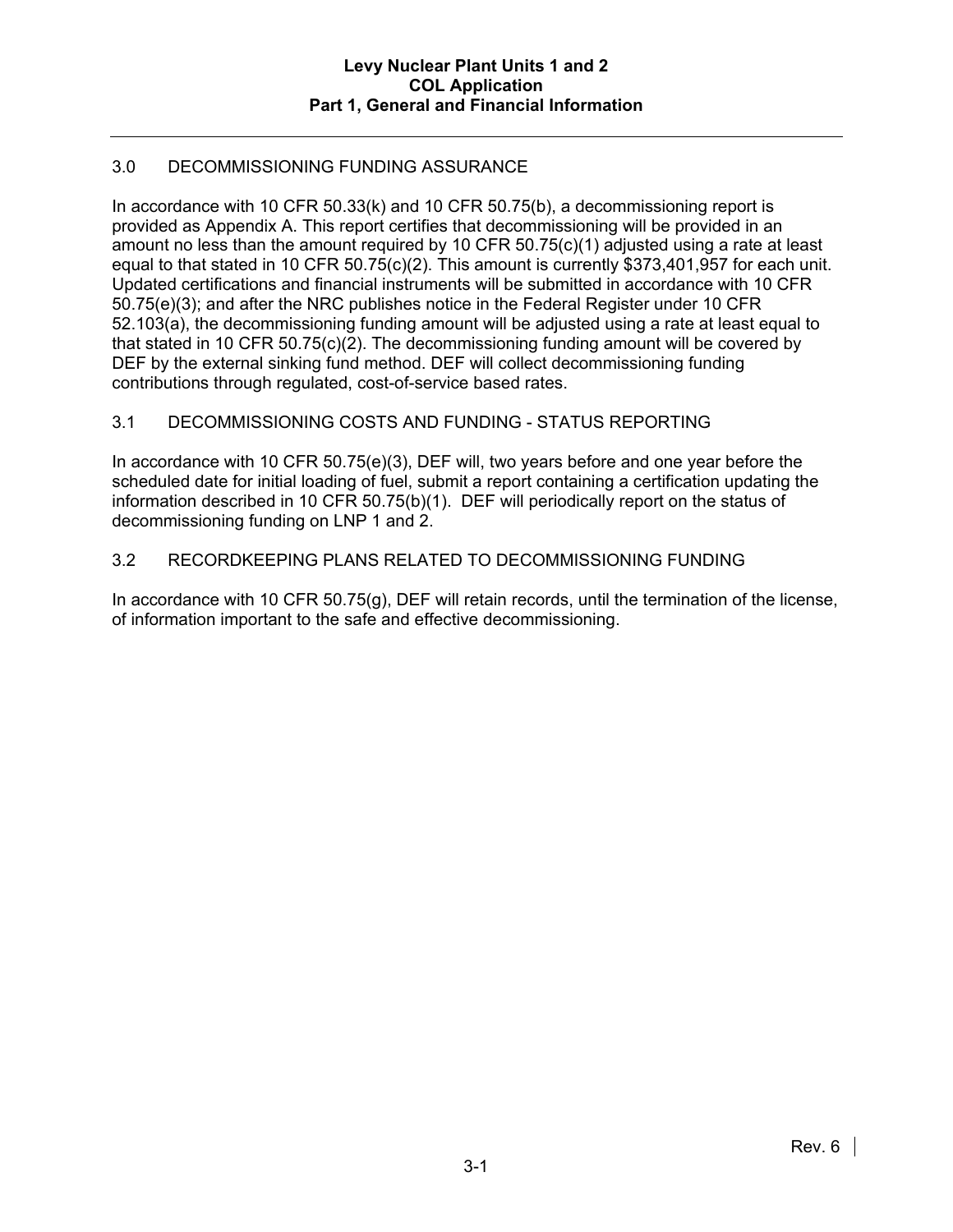### 4.0 RESTRICTED DATA AND CLASSIFIED NATIONAL SECURITY INFORMATION

The combined license application for LNP 1 and 2 does not contain any Restricted Data or other Classified National Security Information, nor does it result in any change in access to any Restricted Data or National Security Information. In addition, it is not expected that activities conducted in accordance with the proposed combined license will involve such information. However, in the event that such information does become involved, and in accordance with 10 CFR 50.37, "Agreement limiting access to Classified Information," DEF will not permit any individual to have access to, or any facility to possess, Restricted Data or Classified National Security Information until the individual and/or facility has been approved for such access under the provisions of 10 CFR 25, "Access Authorization," and/or 10 CFR 95, Facility Security Clearance and Safeguarding of National Security Information and Restricted Data."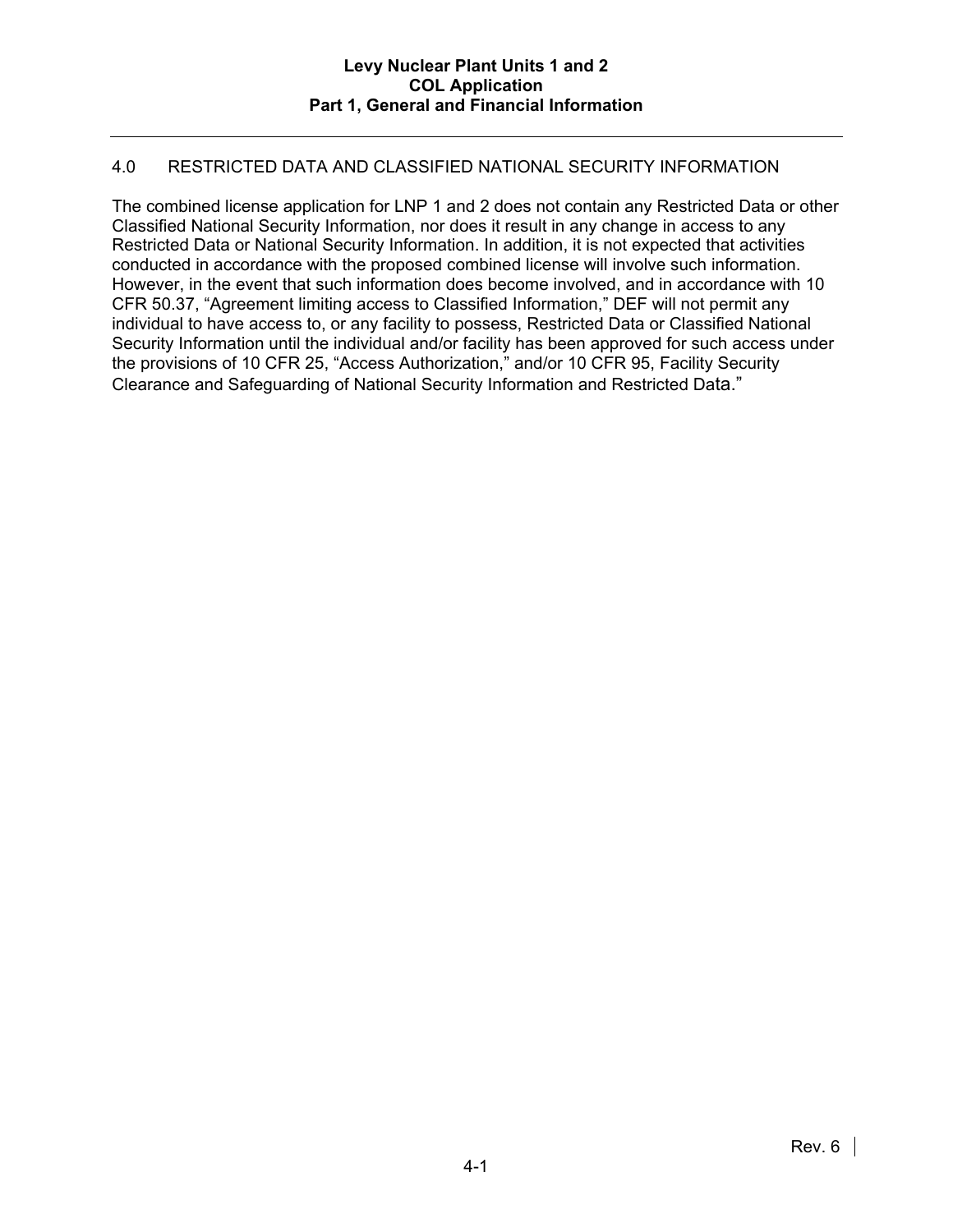### APPENDIX A DECOMMISSIONING REPORT

Table A-1 provides the estimate of the total decommissioning costs, in 2007 dollars, for each LNP unit, using the formula given in 10 CFR 50.75. This is based on a thermal power rating for the AP1000 of 3400 Megawatts, thermal (MWt).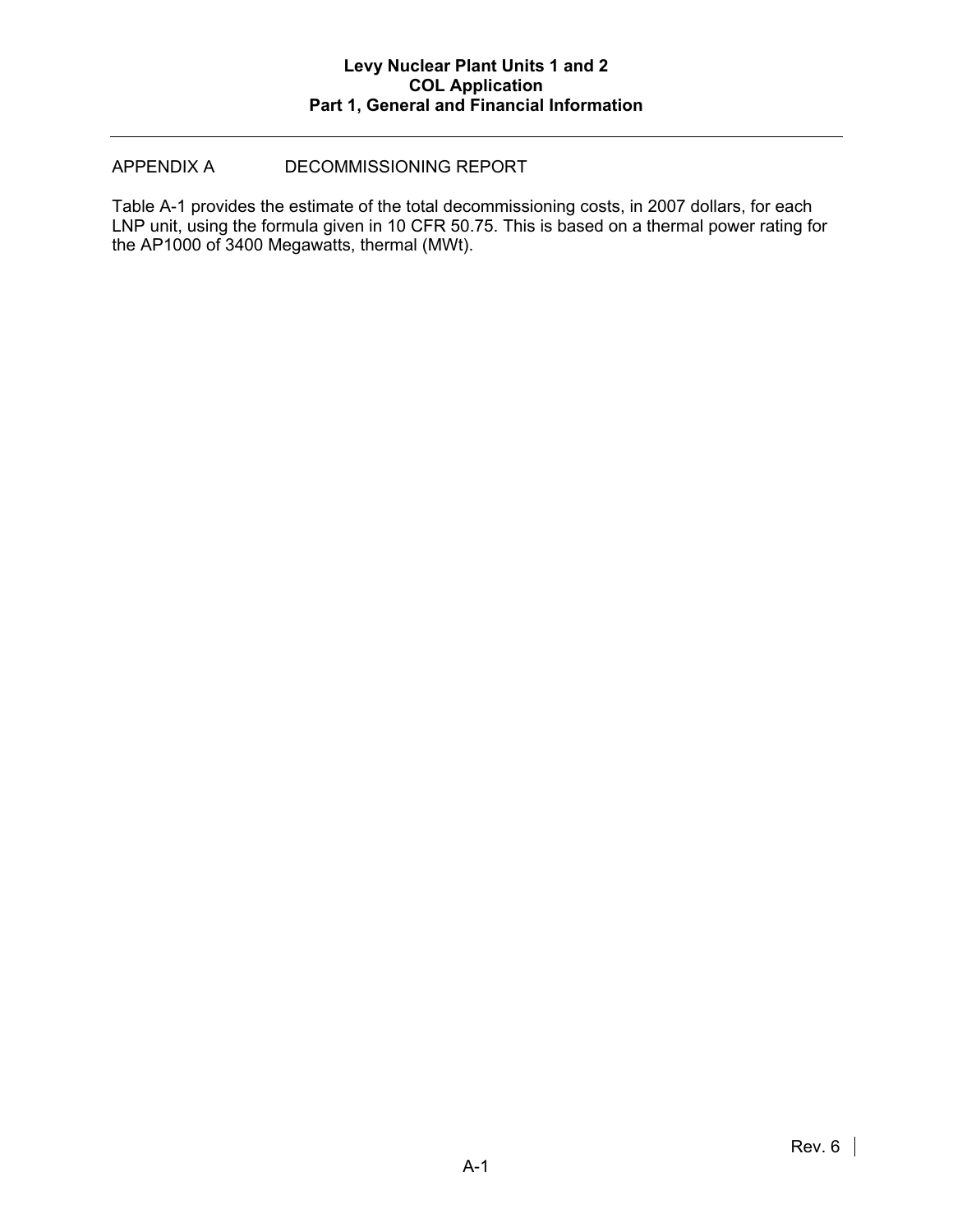| <b>Table A-1</b><br>Decommissioning Costs per Unit for LNP 1 and 2                                            |                                                                                                                             |              |                                                                                                                                      |                   |                           |            |                                          |                                        |  |  |
|---------------------------------------------------------------------------------------------------------------|-----------------------------------------------------------------------------------------------------------------------------|--------------|--------------------------------------------------------------------------------------------------------------------------------------|-------------------|---------------------------|------------|------------------------------------------|----------------------------------------|--|--|
| - DECEMBER 2007 UPDATE -                                                                                      | Levy AP1000 NUCLEAR POWER UNIT (PWR)<br><b>CALCULATION OF CERTIFICATION AMOUNT</b><br>PER THE NUCLEAR REGULATORY COMMISSION |              |                                                                                                                                      |                   |                           |            |                                          |                                        |  |  |
|                                                                                                               |                                                                                                                             |              |                                                                                                                                      |                   |                           |            |                                          |                                        |  |  |
| NRC REQUIRED MINIMUM DECOMMISSIONING AMOUNTS APPLICABLE (based on 10 CFR 50.75(c))*                           |                                                                                                                             |              |                                                                                                                                      |                   |                           |            |                                          |                                        |  |  |
| MINIMUM AMOUNT (JAN. 1986 DOLLARS) REQUIRED TO DEMONSTRATE REASONABLE ASSURANCE OF FUNDS FOR DECOMMISSIONING: |                                                                                                                             |              |                                                                                                                                      |                   |                           |            |                                          |                                        |  |  |
|                                                                                                               | Planned Reactor Power = 3400 MWt<br>NRC Minimum Amount                                                                      |              |                                                                                                                                      | $\equiv$          | \$105,000,000             |            |                                          |                                        |  |  |
| Cost Elements in 1986 dollars:                                                                                |                                                                                                                             |              |                                                                                                                                      |                   |                           |            |                                          |                                        |  |  |
| FORMULA*<br>$=$                                                                                               | $.65L + .13E + .22B$                                                                                                        |              | L = ESCALATION FACTOR FOR<br>LABOR<br>E = ESCALATION FACTOR FOR<br><b>ENERGY</b><br>B = ESCALATION FACTOR FOR WASTE<br><b>BURIAL</b> |                   |                           |            |                                          |                                        |  |  |
|                                                                                                               | LABOR COSTS<br><b>ENERGY COSTS</b><br><b>WASTE BURIAL</b>                                                                   |              | .65 x \$105,000,000<br>$.13 \times $105,000,000$<br>.22 x \$105,000,000                                                              |                   | $=$<br>$=$<br>$=$         |            | \$68,250,000<br>13,650,000<br>23,100,000 |                                        |  |  |
|                                                                                                               |                                                                                                                             |              |                                                                                                                                      |                   |                           |            | \$105,000,000                            |                                        |  |  |
|                                                                                                               | <b>ESCALATION OF COST FACTORS TO DECEMBER 2007:</b>                                                                         |              |                                                                                                                                      |                   |                           |            |                                          |                                        |  |  |
| <b>LABOR</b>                                                                                                  |                                                                                                                             |              | \$68,250,000 x                                                                                                                       |                   | 106.7 x 1.98 /100         | (1)        | Ξ.                                       | \$144,189,045                          |  |  |
| ENERGY (2)                                                                                                    | .58P x \$13,650,000<br>.42F x \$13,650,000                                                                                  | $=$<br>$=$   | 7,917,000<br>5,733,000                                                                                                               | X<br>$\mathsf{x}$ | 180.5/114.2<br>230.6/82.0 | (2)<br>(2) | $=$<br>$=$                               | 12,513,297<br>16,122,315               |  |  |
| WASTE BURIAL                                                                                                  |                                                                                                                             |              | \$23,100,000                                                                                                                         |                   | x 8.683/1.000             | (3)        | Ξ.                                       | 200,577,300                            |  |  |
| <b>MINIMUM AMOUNT OF DECOMMISSIONING COSTS</b><br>\$373,401,957<br>(IN DECEMBER 2007 DOLLARS)                 |                                                                                                                             |              |                                                                                                                                      |                   |                           |            |                                          |                                        |  |  |
|                                                                                                               |                                                                                                                             |              |                                                                                                                                      |                   |                           |            |                                          | <b>MINIMUM AMOUNT</b><br><b>OF</b>     |  |  |
|                                                                                                               |                                                                                                                             |              |                                                                                                                                      |                   |                           |            |                                          | <b>DECOMMISSIONING</b><br><b>COSTS</b> |  |  |
|                                                                                                               |                                                                                                                             |              |                                                                                                                                      |                   | <b>PERCENTAGE</b>         |            |                                          | <b>PER NRC</b><br><b>FORMULA</b>       |  |  |
|                                                                                                               | <b>PARTICIPANTS</b>                                                                                                         |              |                                                                                                                                      |                   | <b>SHARE</b>              |            |                                          | (DECEMBER 2007<br><b>DOLLARS)</b>      |  |  |
|                                                                                                               | Power Agency                                                                                                                |              |                                                                                                                                      |                   | 0.0000%                   |            |                                          | \$0                                    |  |  |
|                                                                                                               |                                                                                                                             |              | SUBTOTAL - PARTICIPANTS                                                                                                              |                   | 0.0000%                   |            |                                          | \$0                                    |  |  |
|                                                                                                               | PROGRESS ENERGY FLORIDA                                                                                                     |              |                                                                                                                                      |                   | 100.0000%                 |            |                                          | \$373,401,957                          |  |  |
|                                                                                                               |                                                                                                                             | <b>TOTAL</b> |                                                                                                                                      |                   | 100.0000%                 |            |                                          | \$373,401,957                          |  |  |